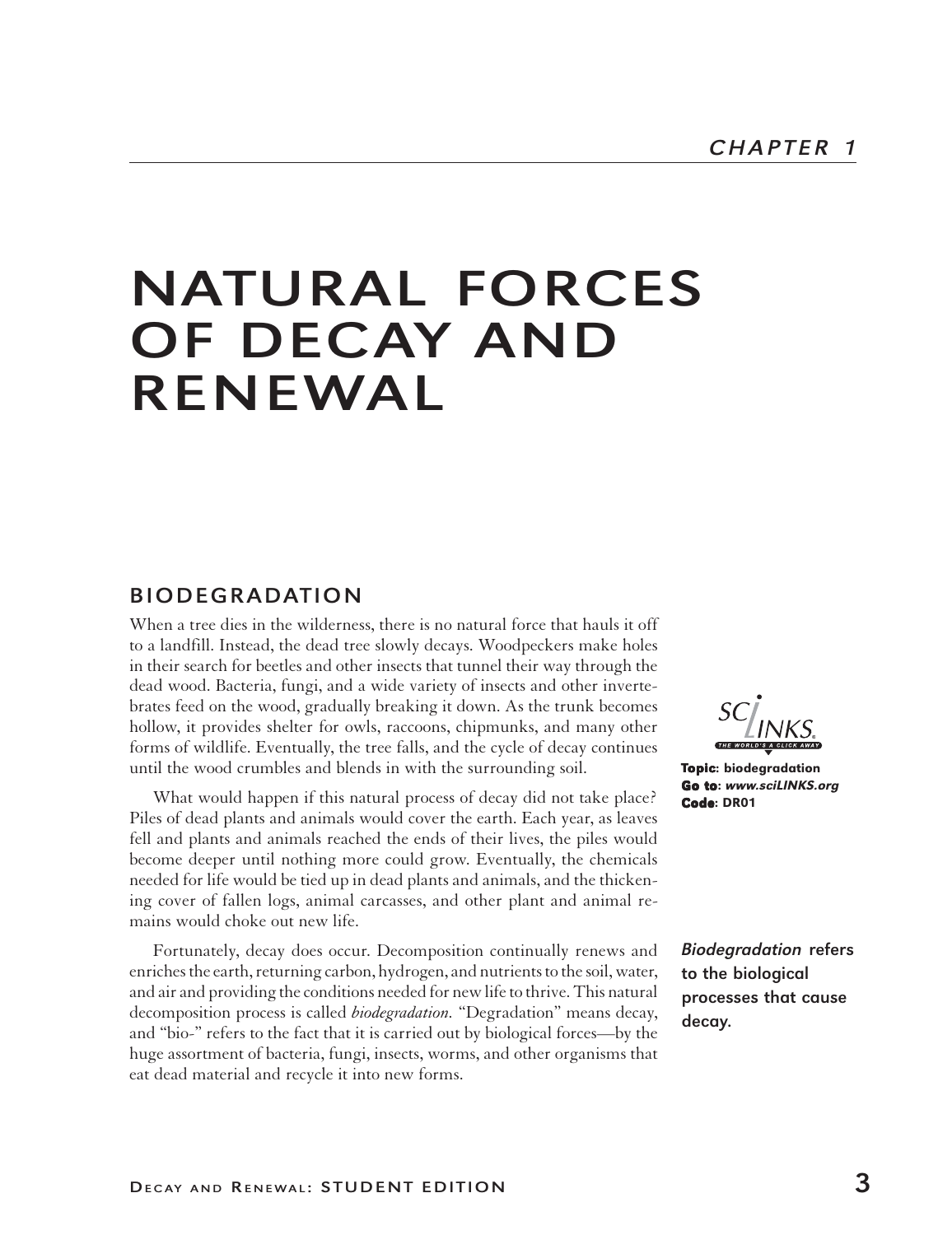#### SECTION 1. UNDERSTANDING BIODEGRADATION

Organic matter includes living and dead organisms and the wastes they produce.

Organic compounds are chemicals that contain chains of two or more carbon atoms.



# compound.

#### Producers use energy from the Sun to make their own food.

Through biodegradation, dead plants and animals get broken down and so do the waste products they produce while living. For plants, these waste products include dead leaves and the remnants of seeds and blossoms. For animals, wastes include excrement and any feathers, fur, hair, antlers, shells, skin, or other parts that get shed. All of these wastes are examples of *organic matter,* material that has been created by living things.

Although all organic matter eventually will decay, some types will break down much faster than others. Depending on the type of material and the environmental conditions, decay may take place within hours or over many years. Why is biodegradation important? Not only does it clean up the mess left behind by dead bodies and other wastes, it also plays an essential role in nutrient cycling and energy flow—key processes that sustain life on Earth.

In order to live and grow, all living things need a source of energy and a source of nutrients, especially carbon. Why carbon? Life is based on carbon because this element is the basis for the sugars, proteins, starches, and other compounds that make up living things. All of these compounds consist of chains of carbon atoms linked together and combined with hydrogen, oxygen, and sometimes a few other key elements. Compounds that contain chains of two or more carbon atoms per molecule are called *organic compounds.* Organic matter is made up of organic compounds.

In addition to carbon and other nutrients, all living things need a source of energy to sustain life. When you need energy, you eat food. All organisms need nutrition, but they get it in a variety of ways, depending on whether they are producers or consumers.

# PRODUCERS AND CONSUMERS

Green plants are called *producers* because they can make their own food. Using energy from the Sun, producers create organic matter from carbon dioxide and water. This process is called *photosynthesis*—from "photo," the Latin word for light, and "synthesis," meaning to create.

Through photosynthesis, green plants convert solar energy into chemical energy in the form of glucose and other simple sugars (Figure 1.1). These sugars are organic compounds, made up of carbon, hydrogen, and oxygen. Plants build them using carbon from carbon dioxide and hydrogen and oxygen from water. The leftover oxygen gets released to the atmosphere.

When plants grow, they build complex compounds such as starches and proteins by combining the simple sugars produced through photosynthesis with nutrients such as nitrogen, phosphorus, and sulfur that they take up from soil and water. Through this process, they also create *enzymes,* specialized proteins that are used to accelerate or control the rates of biochemical reactions. For example, one type of enzyme plays a crucial role in regulating the rate at which carbon dioxide is used in photosynthesis.

Animals and other organisms that cannot produce their own food are called *consumers.* Instead of absorbing carbon dioxide and converting it to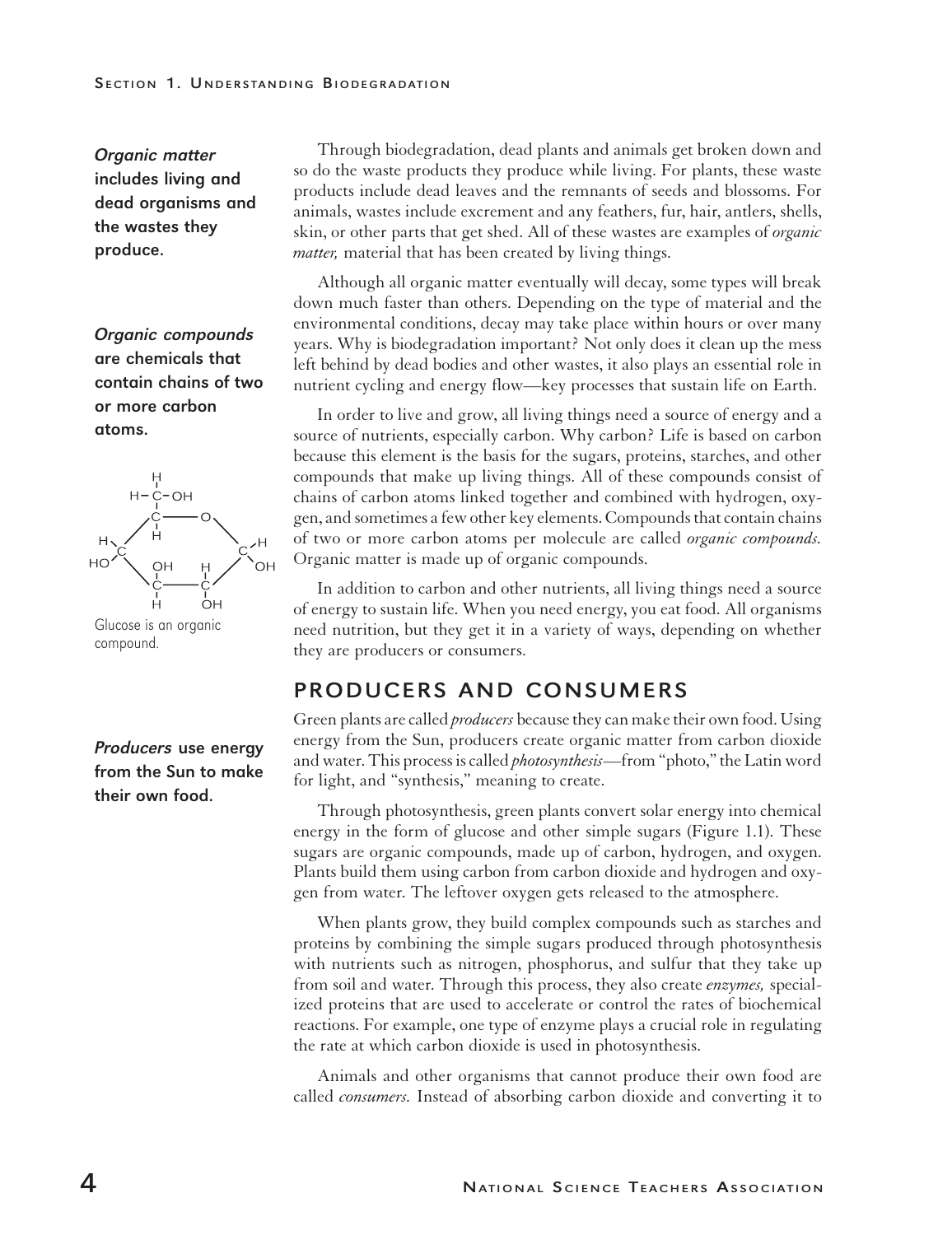#### FIGURE 1.1 Through Photosynthesis, Green Plants Create Organic Matter

**Photosynthesis:** carbon dioxide + water + solar energy  $\rightarrow$  organic matter + oxygen Solar 6 CO<sub>2</sub> 6 H<sub>2</sub>O C<sub>6</sub>H<sub>12</sub>O<sub>6</sub> 6 O<sub>2</sub> Energy (glucose)organic matter, consumers obtain their energy and nutrients by eating organic matter that has been produced by other organisms. Consumers are classified according to the kinds of Gluco food that they eat. For example, herbivores eat plants, and carnivores eat animals. Consumers that get their nutrition and energy by eating wastes are called *decomposers.* Their food con-

sists of dead bodies, animal droppings, leaves, and all sorts of other wastes produced by living things. Through a process that looks like the reverse of photosynthesis, both producers and consumers break down organic matter into carbon dioxide, water, and energy. This process is

called *respiration.* Respiration is a confusing term because it is used in a couple of different ways. One way refers to the exchange of gases that occurs in lungs or gills as organisms breathe. But what

we are referring to here is a process that takes place within each cell, including cells of plants and other organisms that don't have lungs or gills. In this process of cellular respiration, organic matter gets broken down and used as a source of energy to sustain life.

#### **Respiration:**

organic matter + oxygen  $\rightarrow$  carbon dioxide + water + energy

Many people think that plants use photosynthesis to create food and animals use respiration to break it down. This is partly correct, but it ignores the fact that respiration is carried out by all living things—green plants included. When green plants are exposed to light, they produce their own food through photosynthesis. But just like animals, plants carry out respiration constantly, throughout the day and night, to support growth, reproduction, and all of the day-to-day functions of life.

Consumers get energy by eating other organisms or organic wastes.

Decomposers get energy by eating dead organisms and wastes.

Respiration is the process through which living things use the chemical energy that is stored in organic matter.

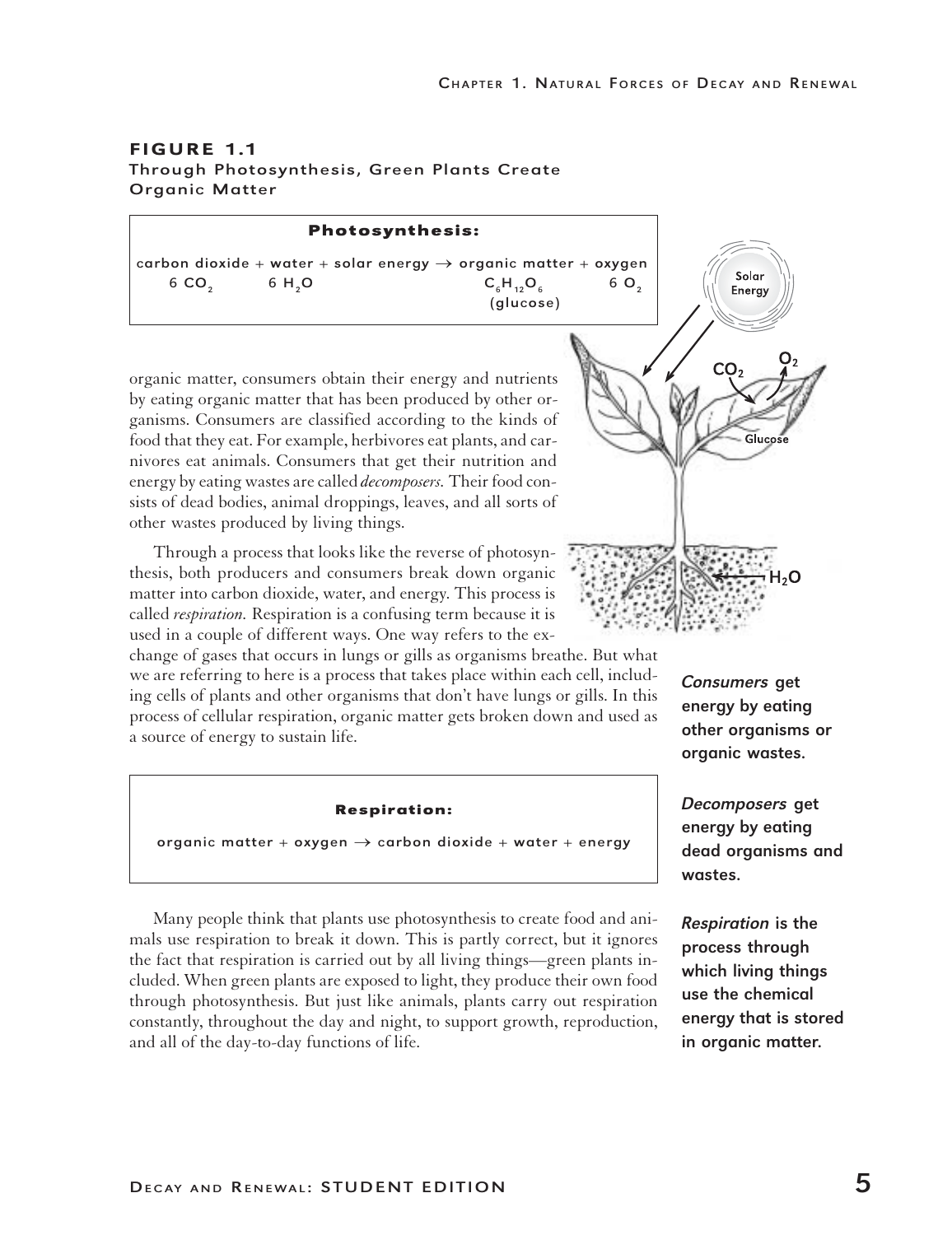# NUTRIENT CYCLES AND ENERGY FLOWS

Through the processes of photosynthesis and respiration, carbon continuously cycles through living and nonliving forms (Figure 1.2). Carbon gets incorporated into organic matter by green plants through photosynthesis. Then these organic molecules are broken down through respiration by all types of organisms—plants, animals, and microbes. Respiration provides organisms with energy, and it also releases carbon dioxide back into the atmosphere where it once again becomes available for uptake by plants.



You may be familiar with diagrams of a typical food web showing who eats what in a lake or pond (Figure 1.3). The producers in this aquatic food web include single-celled algae as well as rooted and floating plants such as water lilies and duckweed. The smallest consumers are tiny organisms such as protozoa that get energy by eating algae, other tiny organisms, and particles of organic matter. Then they in turn are eaten by secondary consumers such as aquatic invertebrates, which get eaten by higher-level consumers such as fish, frogs, turtles, and birds.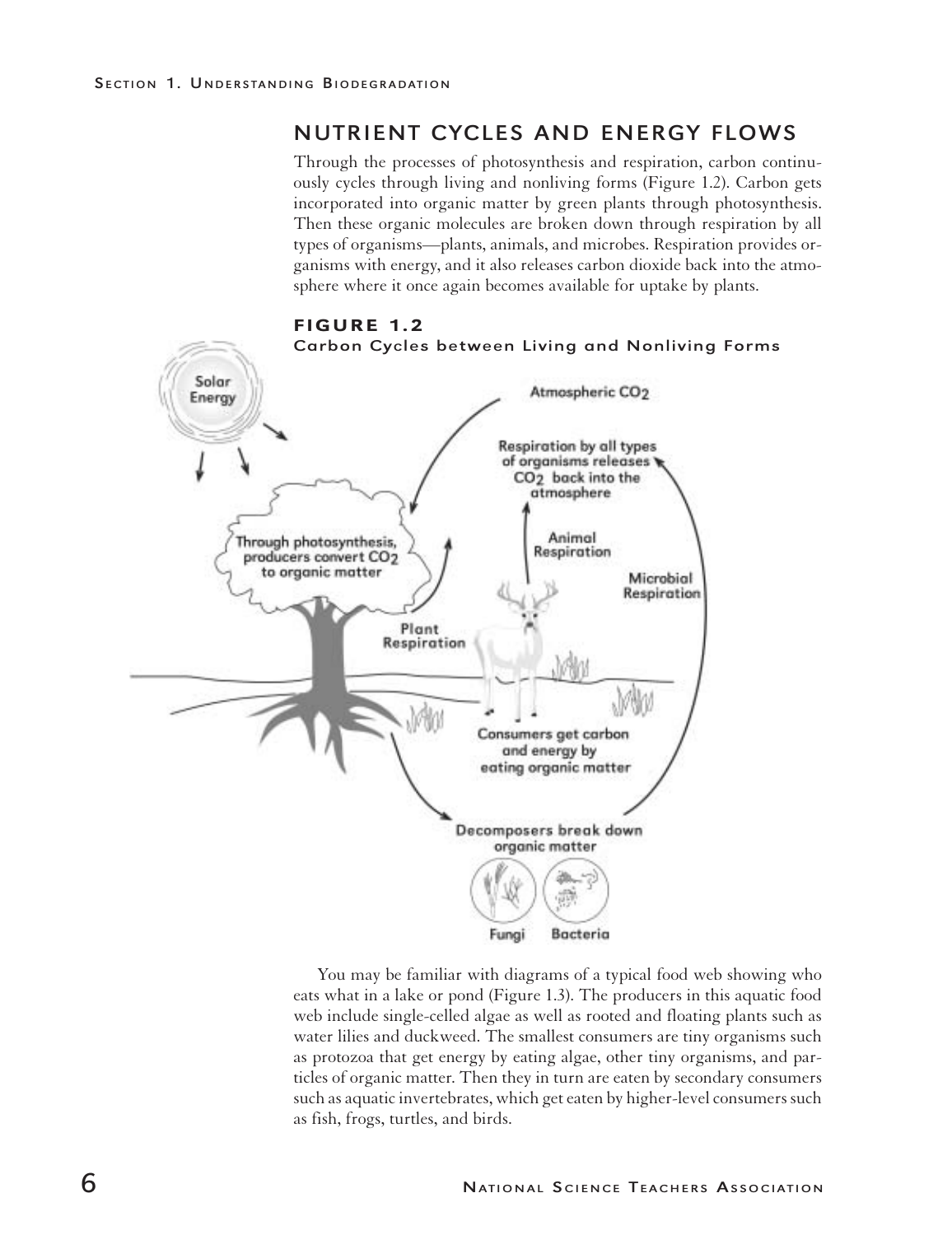

At each step in a food web, organisms obtain energy from the food that they eat. However, energy does not cycle through the living and nonliving environment like carbon does. Instead, it flows in one direction, from producers to consumers at various levels of food webs. At each level, organisms use cellular respiration to release the chemical energy stored in sugars, starches, and other organic compounds. Some of this energy gets used to support life processes, but much is lost to the environment in the form of heat.

Think about how you get hot when you exercise vigorously. This heat is caused by the cellular respiration that fuels your exercise. Cellular respiration accomplishes this same sort of energy conversion in all types of organisms, from microbes to mountain lions. That's why energy flow through an ecosystem commonly is represented as a pyramid—at each step there is less chemical energy available because of the losses in the form of heat (Figure 1.4).

Topic: food webs Go to:www.sciLINKS.org Code: DR02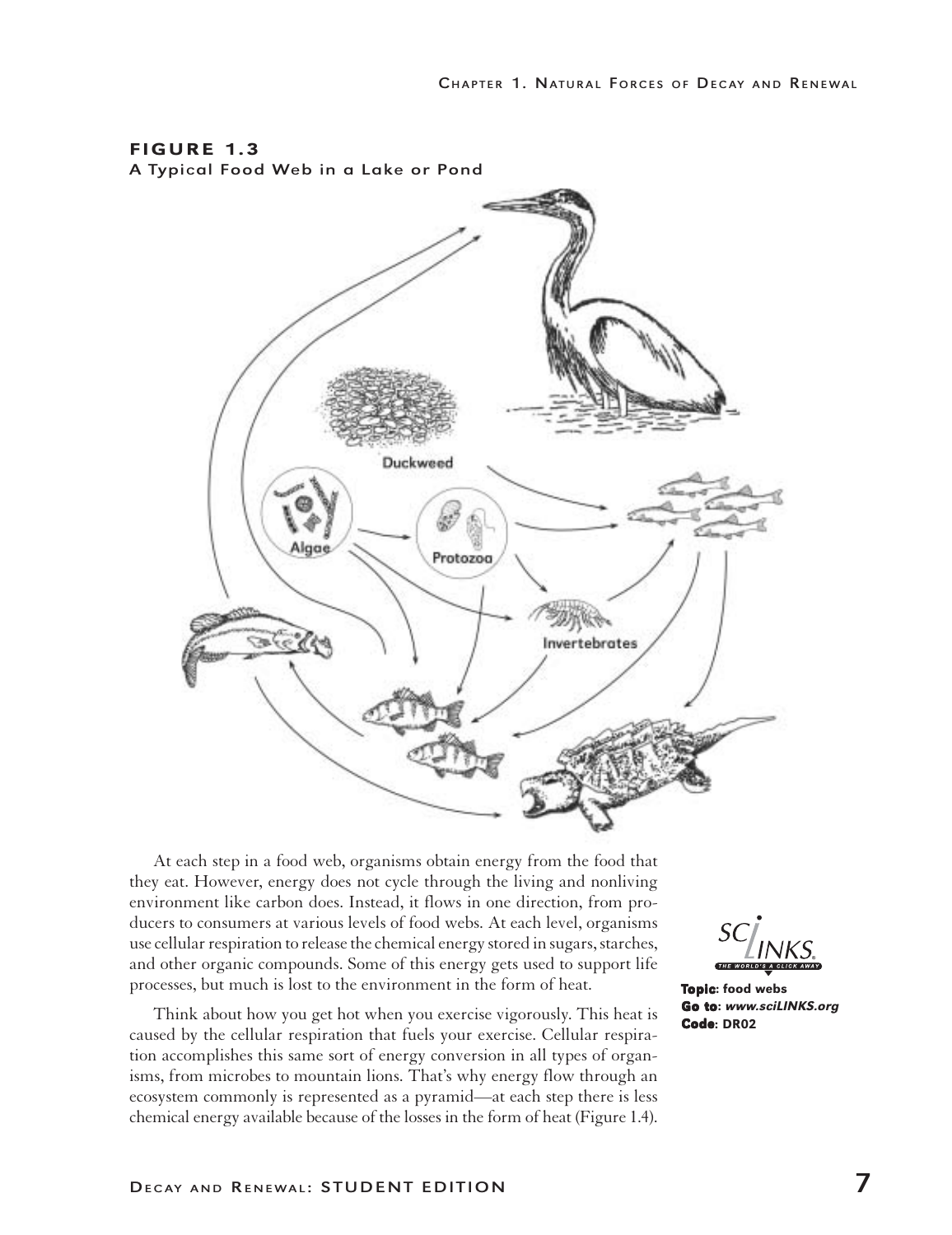

FIGURE 1.4 A Typical Energy Pyramid in a Lake or Pond

Something is missing from the food web and energy pyramid represented in Figures 1.3 and 1.4. What happens to the nutrients and chemical energy contained in organisms when they die, or in the wastes that they produce while alive? Decomposers use these sources of energy and nutrients. At each level of a food web or energy pyramid, decomposers take care of the wastes that are produced. In the process of obtaining nutrition by eating organic wastes, they provide a vital link in global nutrient cycles. For example, decomposers convert carbon that is tied up in organic compounds back into carbon dioxide, making it available to once again be taken up by plants and used in photosynthesis.

#### Waste or Resource?

We humans may have a hard time imagining eating animal droppings, but these wastes provide valuable sources of protein and other nutri-



ents to dung beetles and a wide range of other decomposer microorganisms.

If you were a dung beetle, your life would be devoted to finding, storing, and eating the dung of larger animals. There are thousands of species of dung beetles in the world, native to every continent except Antarctica. All of

them specialize in eating animal droppings of one sort or another. To store food away from competing decomposers, these beetles carve out pieces of dung and roll them into balls. They lay their eggs inside these balls and bury them underground. When the eggs hatch, the dung provides food for the larvae as they grow and develop into adults.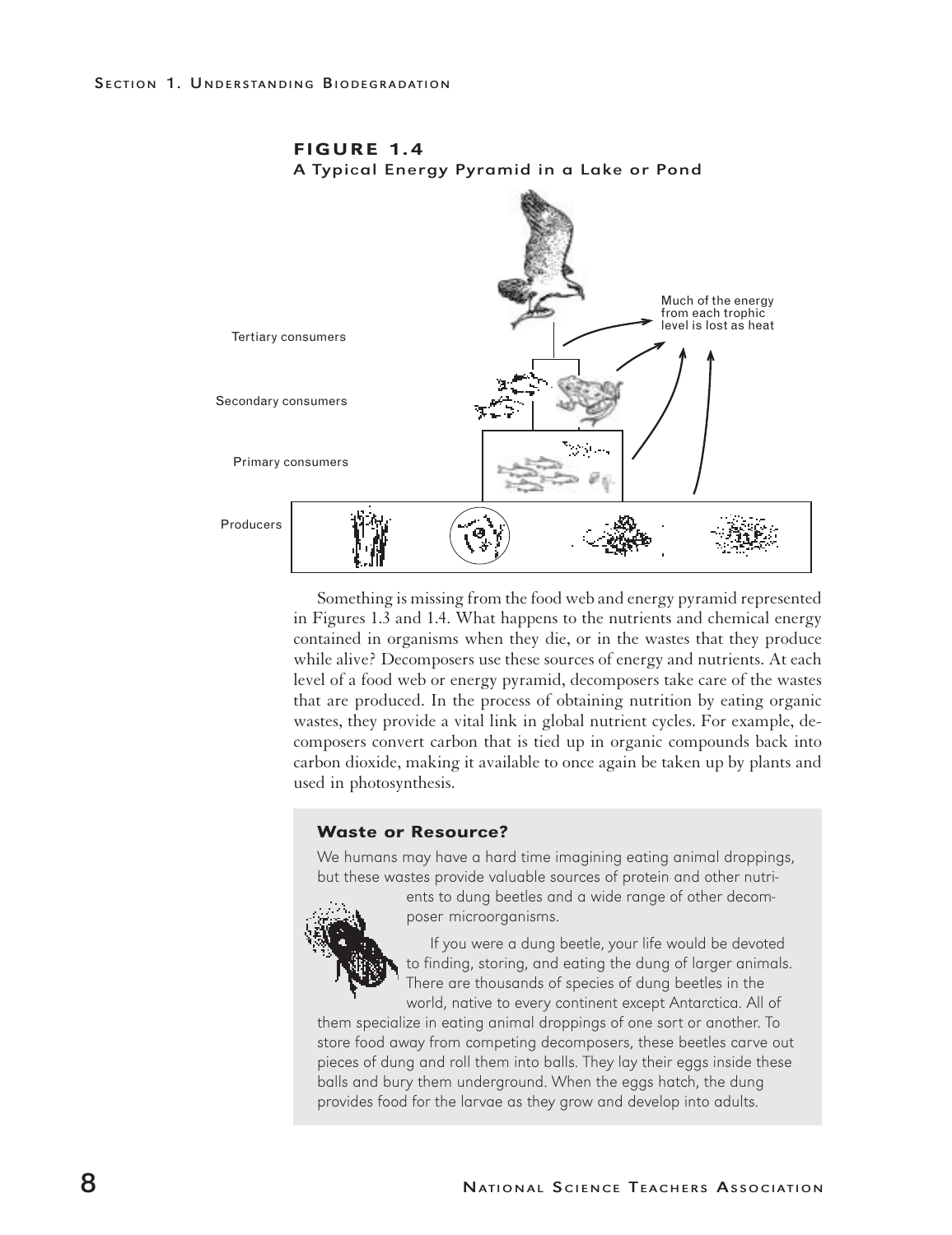Although dung beetles are an obvious type of decomposer, they have lots of company in the invertebrate world. For example, worms, millipedes, slugs, and sow bugs all are decomposers that feast on decaying organic matter.

The most important organisms in the biodegradation process are ones you cannot see—the *microscopic* organisms called microorganisms or *microbes.* Among leaves and logs on the forest floor, in a steaming pile of hay or manure, or in a compost pile, a huge assortment of these less visible decomposer organisms are at work. All decomposers use dead organic matter as a source of energy and nutrients; then they in turn may become food for a wide variety of other consumer organisms.

Decay-causing microbes are present in every type of habitat, even on living things. Have you ever wondered why an apple core will quickly rot when buried in moist soil, but a carrot growing in the same soil will not? As long as an organism is alive, its natural defenses hold back the forces of decay. But as soon as a plant or animal dies, it becomes food for a wide array of decomposers. Who are these decomposers? Most are classified as either fungi or bacteria.

# CLASSIFICATION OF LIVING THINGS

Ever since the 1700s, scientists have been interested in naming organisms and organizing them into broad groups called *kingdoms.* Within each kingdom, the organisms share some important characteristics and are thought to have evolved from common ancestors. At first, all living things were classified into either plant or animal kingdoms. Over the years, scientists have proposed modifications to this classification scheme based on new discoveries about living things. In 1784, for example, scientists proposed adding a third kingdom—the fungi—including mushrooms as well as a vast world of less visible organisms such as molds and yeasts.

In some ways, fungi are similar to plants. When you look at a mushroom, it certainly seems more like a plant than an animal. However, when Anton van Leeuwenhoek and other scientists first started using microscopes to study living things, they discovered that fungi have some characteristics that set them apart from the plant kingdom. For example, fungal cells do not contain chlorophyll, the chemical that enables green plants to carry out photosynthesis. Instead, fungi release specialized proteins called *enzymes* that break down organic matter into substances that get absorbed into their cells and then further digested. Once this discovery was made, scientists proposed assigning fungi to their own kingdom.

Various two- or three-kingdom classification systems were used for almost 200 years. This changed in 1969, when Dr. Robert Whittaker, an ecologist at Cornell University, proposed that life could best be organized into five kingdoms. In addition to plants, animals, and fungi, he proposed two new kingdoms: Microbes include all organisms that are too small to be seen without a microscope.

Biodegradation is carried out primarily by microbes.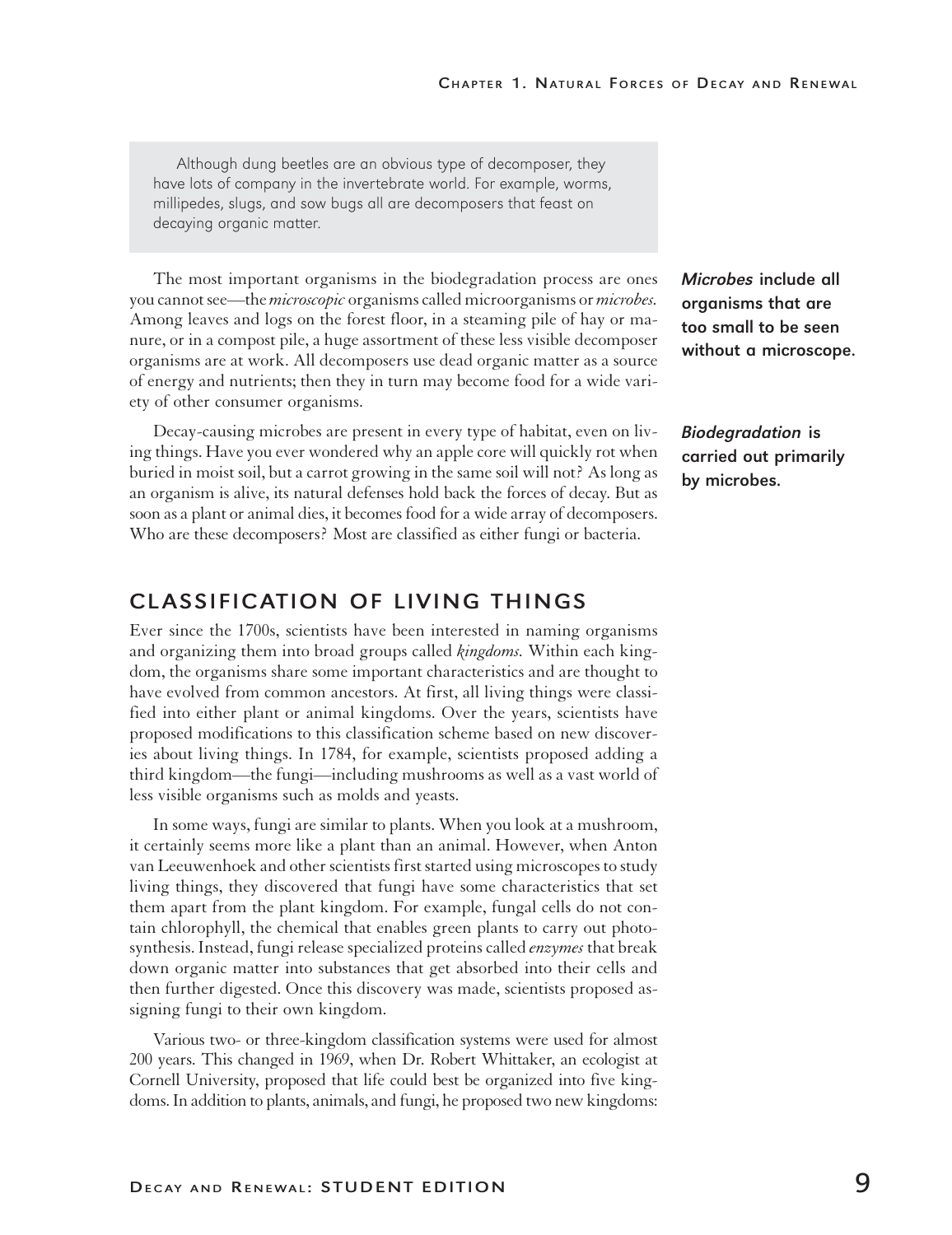- w the Protista, including simple organisms such as amoebas that have a nucleus, and
- $\blacktriangleright$  the Monera, including bacteria and similar single-celled organisms that don't have true nuclei.

In recent years, this five-kingdom classification scheme has once again come under scientific debate. The classification system will continue to change as new discoveries about DNA and genetics help to trace the evolutionary relationships connecting all forms of life.

The group of organisms that we call *microbes* or *microorganisms* is defined according to size rather than kingdoms. The only feature that they have in common is that they are too small to be seen without a microscope. Microorganisms include bacteria, fungi, and single-celled plants and animals—clearly representing a broad range of kingdoms. The group that we call *decomposers* also is found in more than one kingdom. Decomposers are defined by function—they are the organisms that cause biodegradation.

# BIODEGRADATION ON LAND

In a soil food web, microorganisms are the most numerous living things and also play the largest role in decomposition. A single spoonful of soil can contain up to a billion bacteria and hundreds of thousands of fungi.

Fungi are visible in the form of mushrooms, molds, and yeasts, but they also grow long microscopic threads that stretch throughout soil and decaying vegetation such as rotting logs. Fungi serve a vital role in biodegradation of plants. Plant cell walls contain cellulose, a complex compound that cannot be digested by most animals. Lignin, another hard-to-degrade compound, forms long chains that link cells together in wood, straw, and other plant stems. Fungi provide the first line of attack in breaking down these tough compounds, turning them into forms that are usable by bacteria and other organisms.

A few types of fungi are predators, specialized to capture and digest nematodes, tiny roundworms that are described below. These fungi create sticky nets or noose-like loops to trap their prey. Then thread-like filaments from the fungi extend into the captured nematodes and digest them as a source of energy and nitrogen.

Bacteria are microscopic, single-celled organisms shaped like rods, spheres, or spirals. They are among the most abundant organisms on earth. Most bacteria are decomposers, although some species are able to create their own food through photosynthesis. Before bacteria can digest chemical compounds, they need to absorb the compounds into their cells. Many compounds are too large to be absorbed directly, so microbes release enzymes to pre-digest these substances into smaller pieces that can be absorbed and used as food.

If you drain water from a sample of moist soil or compost and observe it under a microscope, you are likely to see tiny, single-celled organisms called protozoa. Members of the Protista kingdom, protozoa such as amoebas live







Protozoa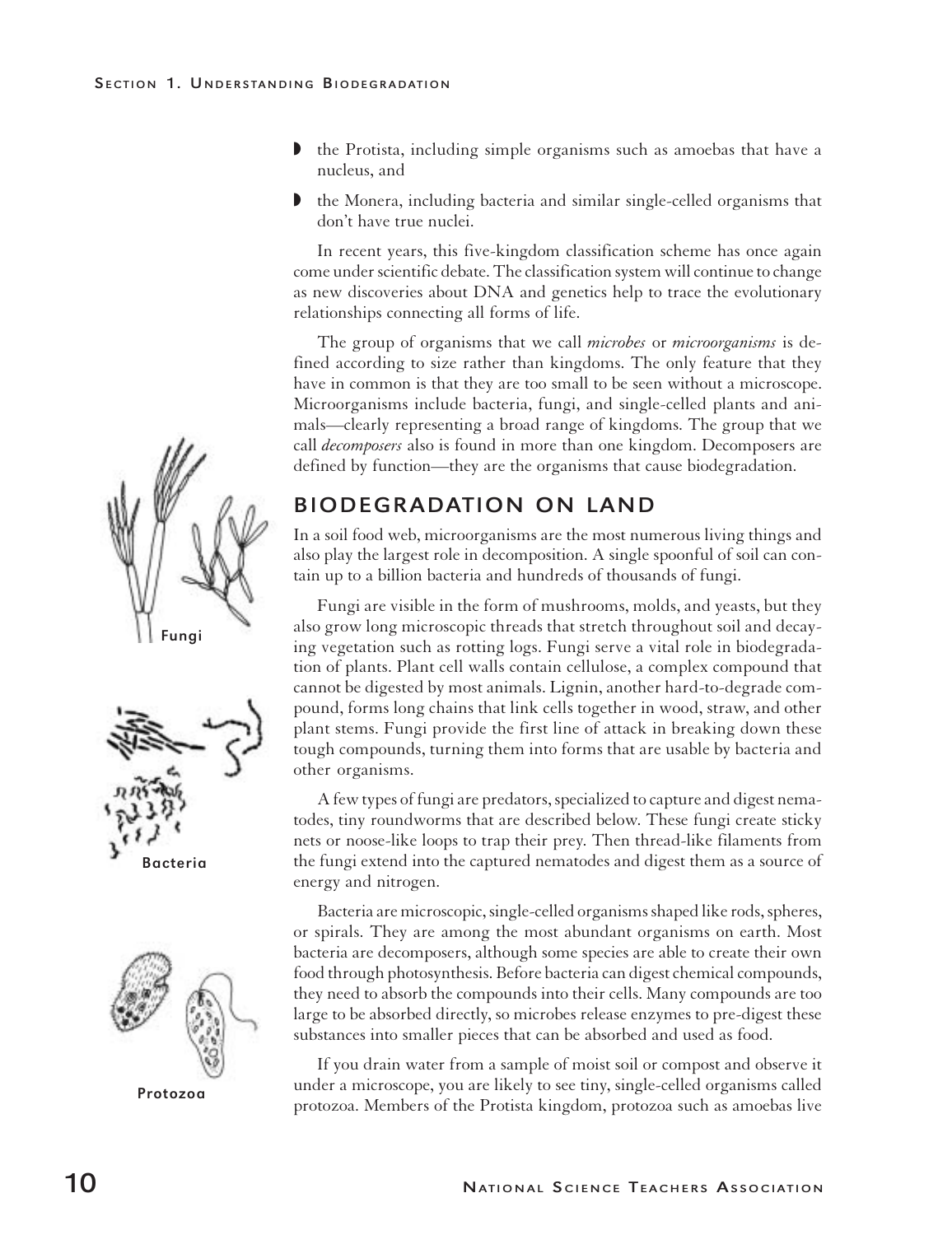in the thin films of water surrounding soil particles. They feed on bacteria, fungi, other protozoa, and dissolved organic matter. Because they digest organic matter and then get eaten by higher organisms, protozoa can provide important links in decomposer food chains.

Nematodes are another type of tiny organism you are likely to find in water drained from soil or compost. Nematodes are nonsegmented worms, about the width of a human hair. They are extremely abundant and diverse. Some species eat decaying vegetation, some eat bacteria or fungi, and others prey on protozoa or other nematodes.

Larger organisms also help to break down organic matter in soil. If you sift through the layer of leaves and other decaying vegetation at the soil surface, you are likely to find an assortment of invertebrates such as millipedes, sow bugs, snails, slugs, and earthworms. These organisms shred decaying vegetation, breaking it down both physically and chemically. The **Soil Invertebrate Identification Sheet** (p. 38) describes common invertebrates found in soil and compost.

Together all of these organisms make up complex decomposer food webs (Figure 1.5). Organisms such as slugs and sow bugs eat dead plants and animals. Others such as dung beetles prefer wastes that have already passed through the guts of other organisms. Microbes play a central role in decomposer food webs. As they digest wastes to meet their own nutritional needs, microbes also convert the organic matter into chemical forms that are more usable by a wide range of invertebrates. When worms eat decaying vegetation, they get their nutrition primarily by digesting the microbes growing on the organic matter rather than from the vegetation itself. Decomposer food webs also include predators such as centipedes that use poison glands in their jaws to paralyze prey such as small worms, insect larvae, insects, and spiders.



Nematode



Sow Bug



Centipede

#### FIGURE 1.5



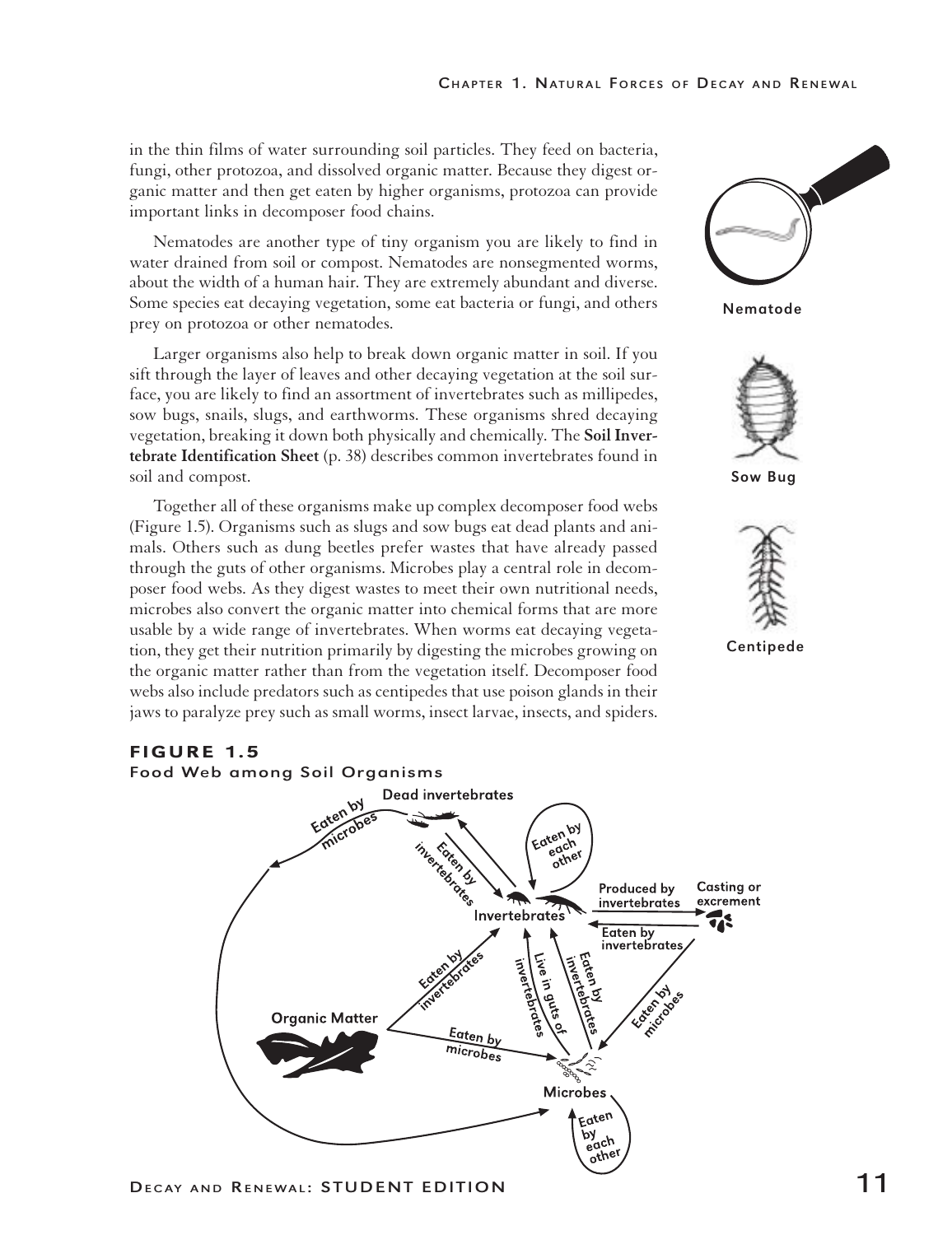

Mayfly Nymph

In soil, the end product of decomposition is humus, a stable mixture of complex compounds. Humus does continue to biodegrade, but the process occurs slowly over a period of years because the easier-to-degrade compounds have already been broken down. Topsoil consists mostly of humus. You may have seen it for sale at garden centers—it is valuable for plant growth because it acts like a sponge, helping to hold water and nutrients in the upper soil layers where they remain available for uptake by plants.

# BIODEGRADATION IN WATER

Biodegradation takes place in every type of habitat, even in the purest mountain streams. If you flip over rocks in a swift mountain stream, you are likely to find mayfly nymphs and other aquatic invertebrates scurrying for cover. What do these organisms find to eat? The rocks may be coated with a layer of algae, but other plants are likely to be scarce because of the low nutrient concentrations. Instead, stream organisms rely on input of organic wastes from surrounding land. Leaves, twigs, and other organic materials fall into the water or are washed in by runoff or snowmelt. These materials form the base for the food web in streams.

Many of the invertebrates that live in mountain streams are scavengers, adapted to eating organic debris left behind by other animals and plants. Some of these invertebrates gradually shred the leaves that enter the stream from the surrounding land. Others catch particles from the current as the water flows by. Still others feed by scraping bacteria and algae off the surfaces of rocks. Finally, all of these types of invertebrates become food for trout and other higher-level consumers in aquatic food webs.

The same forces of decomposition that take place in flowing water also occur in ponds and lakes. Each year, plants and animals grow and then die and decompose, continuing the cycling of nutrients through the ecosystem.

#### Organic Pollution

Through the work of decomposer organisms, organic matter in lakes and streams gets broken down and used to support new life. This sounds useful to humans—why not just dump our organic wastes into the water and let natural biodegradation processes take care of them? Although this sounds like a reasonable idea, there is a limit to the biodegradation capacity of natural waterways.

If too much manure or untreated sewage enters a stream, drastic changes in stream life will occur. Populations of decomposer bacteria will grow rapidly because of the increased food supply. As bacteria work to break down the organic wastes, they use up oxygen and produce carbon dioxide. As a result, dissolved oxygen levels may drop so low that sensitive species of fish such as salmon and trout will be wiped out.

Aquatic invertebrates also are affected by dissolved oxygen. Stonefly nymphs and beetle larvae called "water pennies" are examples of stream invertebrates that cannot live in streams that have become polluted with too much organic matter. These organisms cling to rocks in streams where the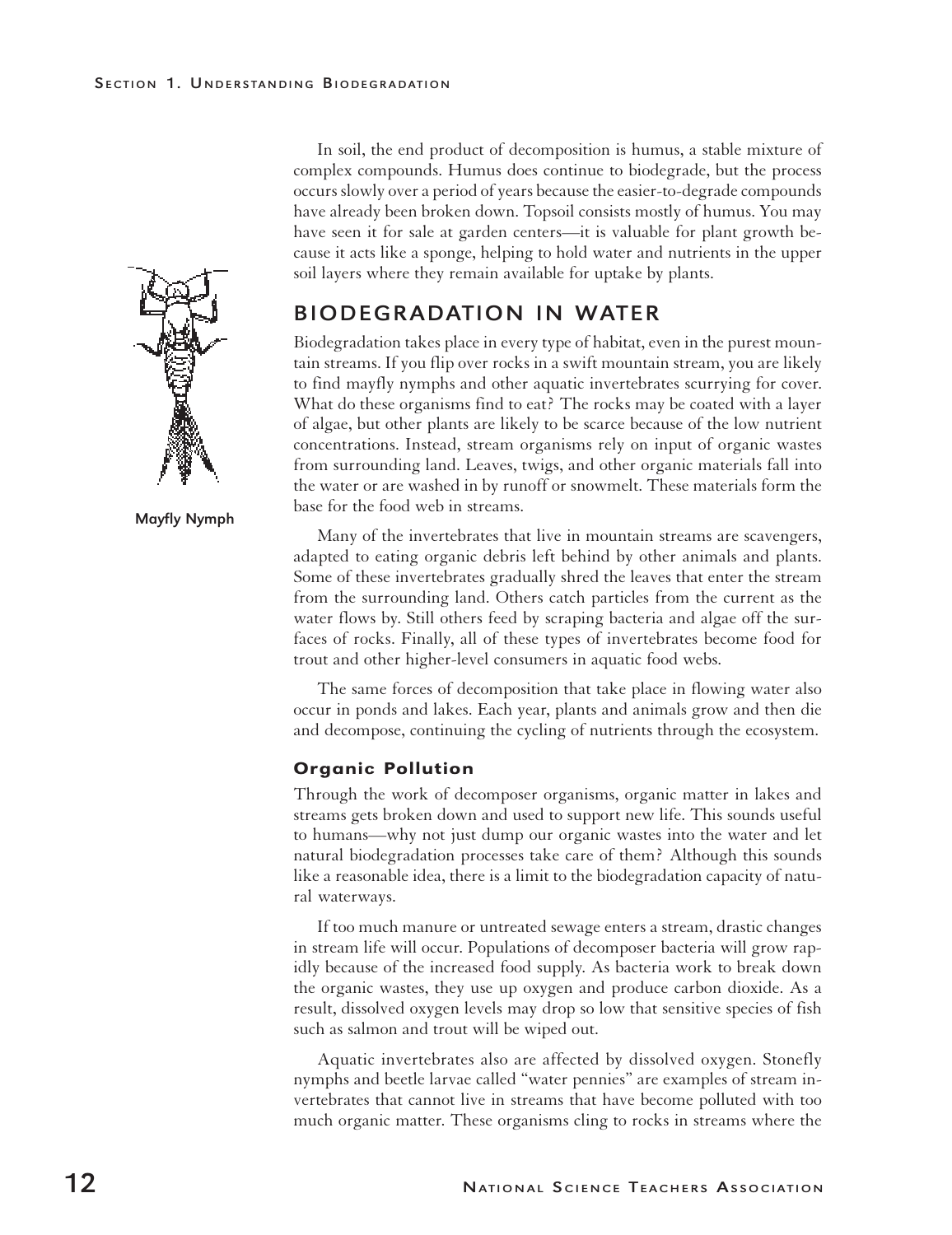rapidly flowing currents normally carry high levels of dissolved oxygen. When oxygen levels drop too low, sensitive invertebrates such as these will not be able to survive.

Gradually, a few types of organisms that are adapted to life under lowoxygen conditions will begin to move into stream sections that are polluted with too much organic matter. For example, sludge worms are adapted to living with very little dissolved oxygen, and they commonly are found in water with organic pollution. These worms live with their heads buried in muddy sediments and their bodies waving through the water to capture as much oxygen as possible. Because few types of organisms are adapted to life in polluted waters, the diversity of organisms tends to be much lower there than in areas with higher oxygen concentrations.

As sewage-polluted water flows downstream, natural purification gradually occurs. Although the stream remains highly impacted at the pollution source, this impact diminishes with distance downstream. This occurs because the organic matter gradually breaks down and dissolved oxygen levels gradually return to normal. The section of the stream in which this occurs is called the *zone of recovery* (Figure 1.6). The length of this zone depends on the size of the river or stream and the amount of organic pollution it receives. A small stream with a large input of organic pollution can be impacted for many miles downstream of the pollution source.

#### FIGURE 1.6 Stream Life Gradually Recovers as Organic Matter Biodegrades Downstream of a Pollution Source





Water Penny (top view)



Water Penny (side view)



Sludge Worm

In the zone of recovery, natural biodegradation processes gradually clean up the organic pollution in a stream.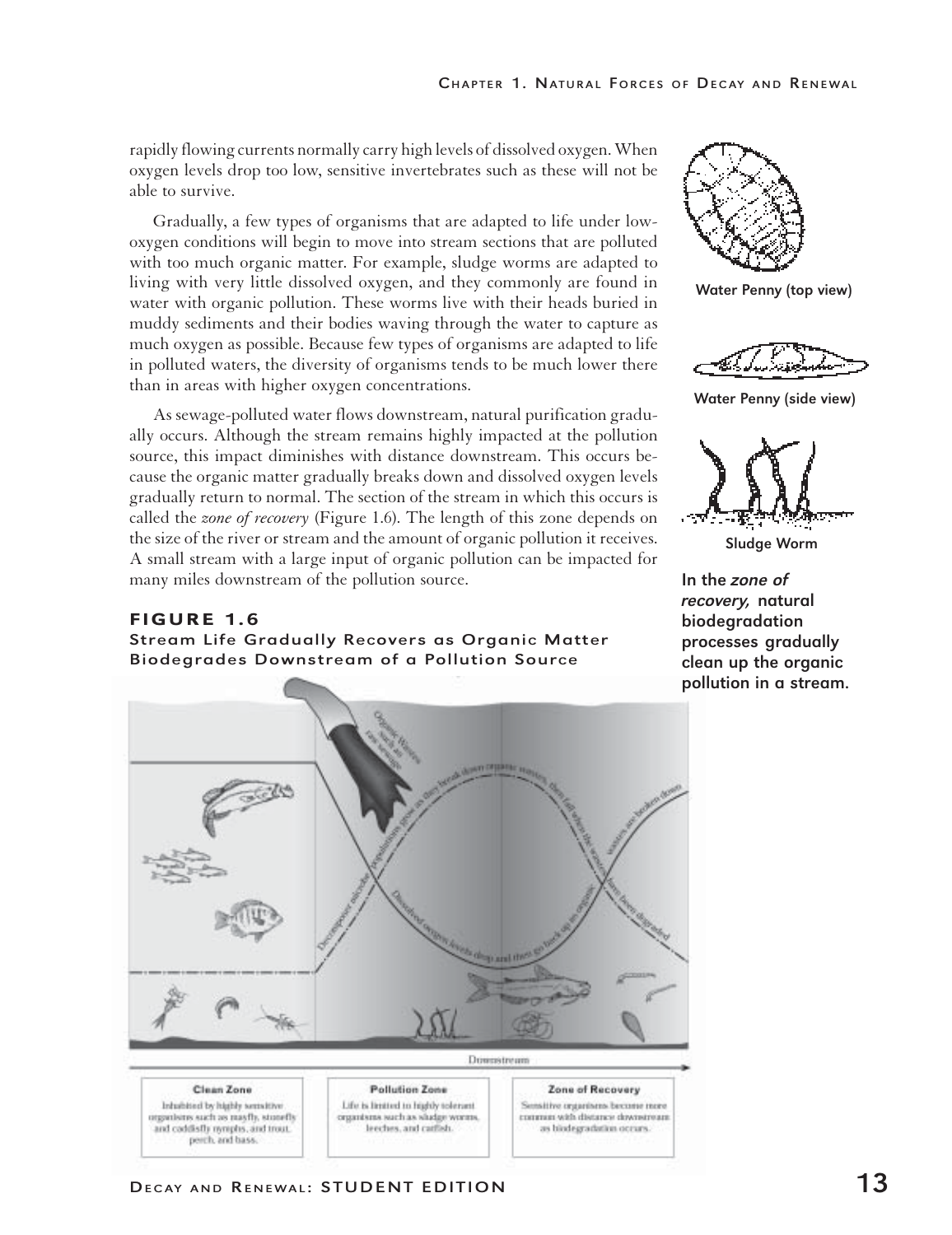#### Eutrophication

A slightly different form of organic pollution occurs when excess vegetation grows in lakes, rivers, or coastal waters. Rather than input of organic matter such as manure or untreated sewage, in this case the problem is caused by input of too much fertilizer. The fertilizer causes algae and other aquatic plants to grow out of balance with the natural forces of decay and renewal. This over-fertilization process is called *eutrophication,* derived from Greek words meaning "well fed."

Fertilizers commonly contain three essential plant nutrients: nitrogen, phosphorus, and potassium. Just as these nutrients increase the growth of crops, lawns, golf courses, and gardens, they also stimulate growth of algae and other aquatic vegetation. When water bodies receive nutrient-rich runoff from fertilized land, they may become eutrophic.

In fresh water, plant growth usually is limited by the amount of available phosphorus. In oceans and estuaries, nitrogen is more likely to be the nutrient in shortest supply. When extra nutrients are provided, they trigger faster growth of algae and other aquatic plants. Within certain limits, increased growth causes no harm. But if nutrient levels become too high, lakes, rivers, or coastal waters will become choked with mats of algae or beds of rooted vegetation.

Aquatic plants add oxygen to the water through photosynthesis, so you might think that the more they grow, the better. However, plants and animals also use oxygen through respiration. As a result, dissolved oxygen levels in eutrophic waters tend to fluctuate widely, with high levels during the day but low levels at night. Another problem is that photosynthesis occurs only in the surface layers where plants have access to sunlight. When the mats of algae and other plants and animals die, they sink. Oxygen gets used up in the deeper waters as all of this organic matter decomposes. As a result, the fish and other organisms that live in cool, deep waters may no longer be able to survive.

Over a period of hundreds or thousands of years, water bodies may naturally become more eutrophic due to natural inputs of nutrient-rich sediments. Human-caused eutrophication occurs much more rapidly, causing ecological problems by throwing off the natural balance between rates of growth and decay. In the worst cases, this results in masses of rotting organic matter, and habitats that no longer can support sensitive species of fish and other aquatic life.

### CONCLUSION

Biodegradation is a natural process that is essential to the continuation of energy flow and nutrient cycling in ecosystems. Energy is neither created nor destroyed, but we think of it as flowing rather than cycling through ecosystems because life on Earth requires continual input of energy from the Sun. Photosynthetic organisms convert solar energy to chemical energy, which is used by the producers themselves and by all types of consumers and de-

When eutrophication occurs, high rates of biodegradation use up dissolved oxygen in aquatic systems.

**Topic:** eutrophication Go to:www.sciLINKS.org Code: DR03